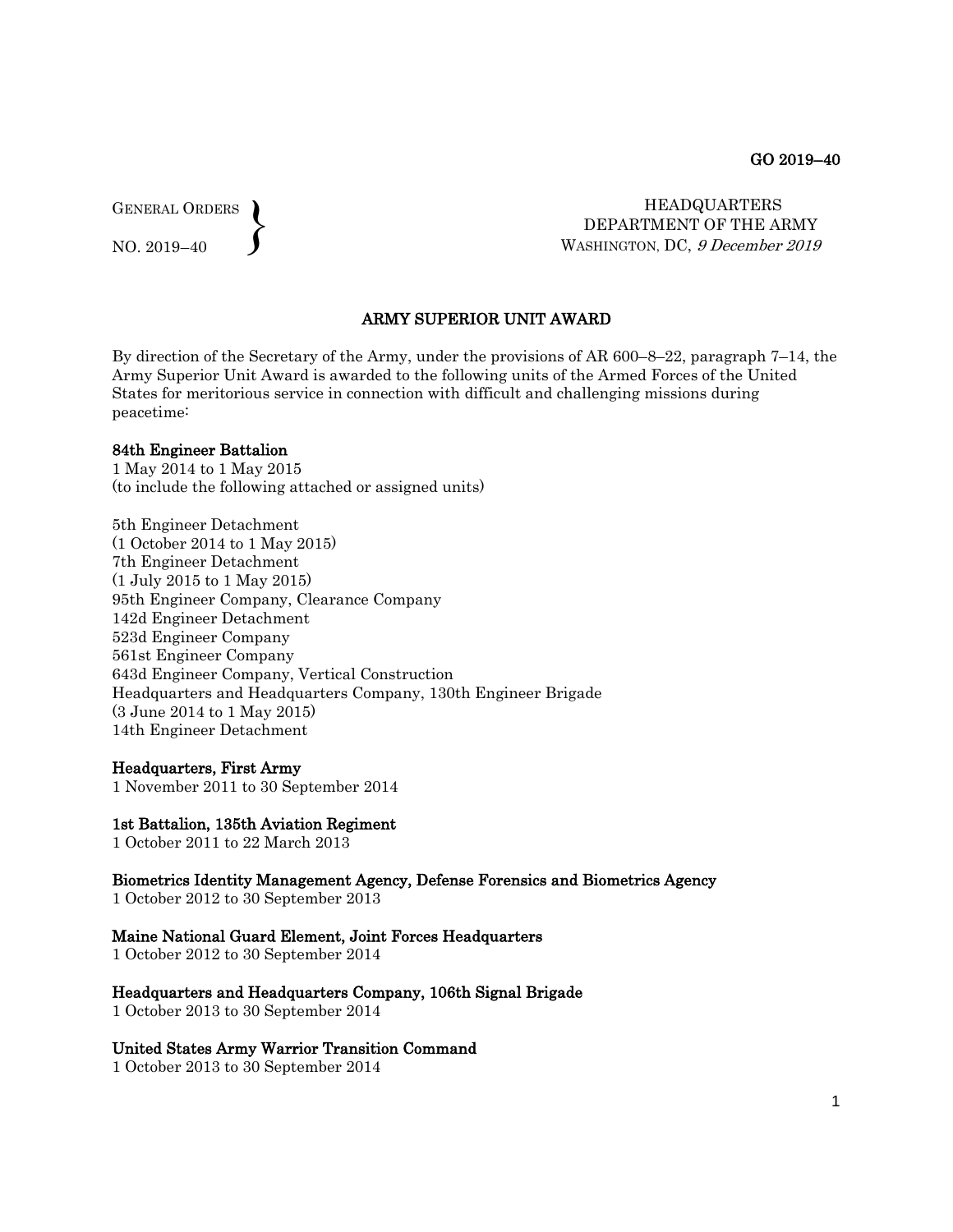## United States Army John F. Kennedy Special Warfare Center and School

1 October 2013 to 30 September 2015

## Headquarters, Special Operations Aviation Training Battalion, United States Army Special Operations Aviation Command

1 October 2015 to 31 December 2016 (to include the following attached or assigned units)

Company A, Special Operations Aviation Training Battalion, United States Army Special Operations Aviation Command Company B, Special Operations Aviation Training Battalion, United States Army Special Operations Aviation Command Flight Detachment, United States Army Special Operations Aviation Command

## Detachment, United States Army Reserve Medical Command

1 September 2011 to 31 August 2013

# United States Army Medical Department Activity, Fort Campbell

1 September 2013 to 31 August 2014

## United States Army Center for Initial Military Training

1 September 2015 to 31 August 2016

## Landstuhl Army Regional Medical Center

11 September 2001 to 11 September 2003

Detachment, Army Staff Element, Joint Force Headquarters-Michigan

12 December 2014 to 11 December 2015

### 1st Squadron, 2d Cavalry Regiment

12 November 2015 to 22 August 2016 (to include the following attached or assigned units)

Headquarters and Headquarters Troop, 1st Squadron, 2d Cavalry Regiment Troop A, 2d Cavalry Regiment Troop B, 2d Cavalry Regiment Troop C, 2d Cavalry Regiment

### 2116th United States Army Reserve Mobilization Support Battalion

15 April 2013 to 14 April 2014

Louisiana Medical Detachment 15 August 2012 to 14 August 2013

### Headquarters and Special Troops Battalion, 101st Sustainment Brigade

12 October 2014 to 5 April 2015 (to include the following attached or assigned units)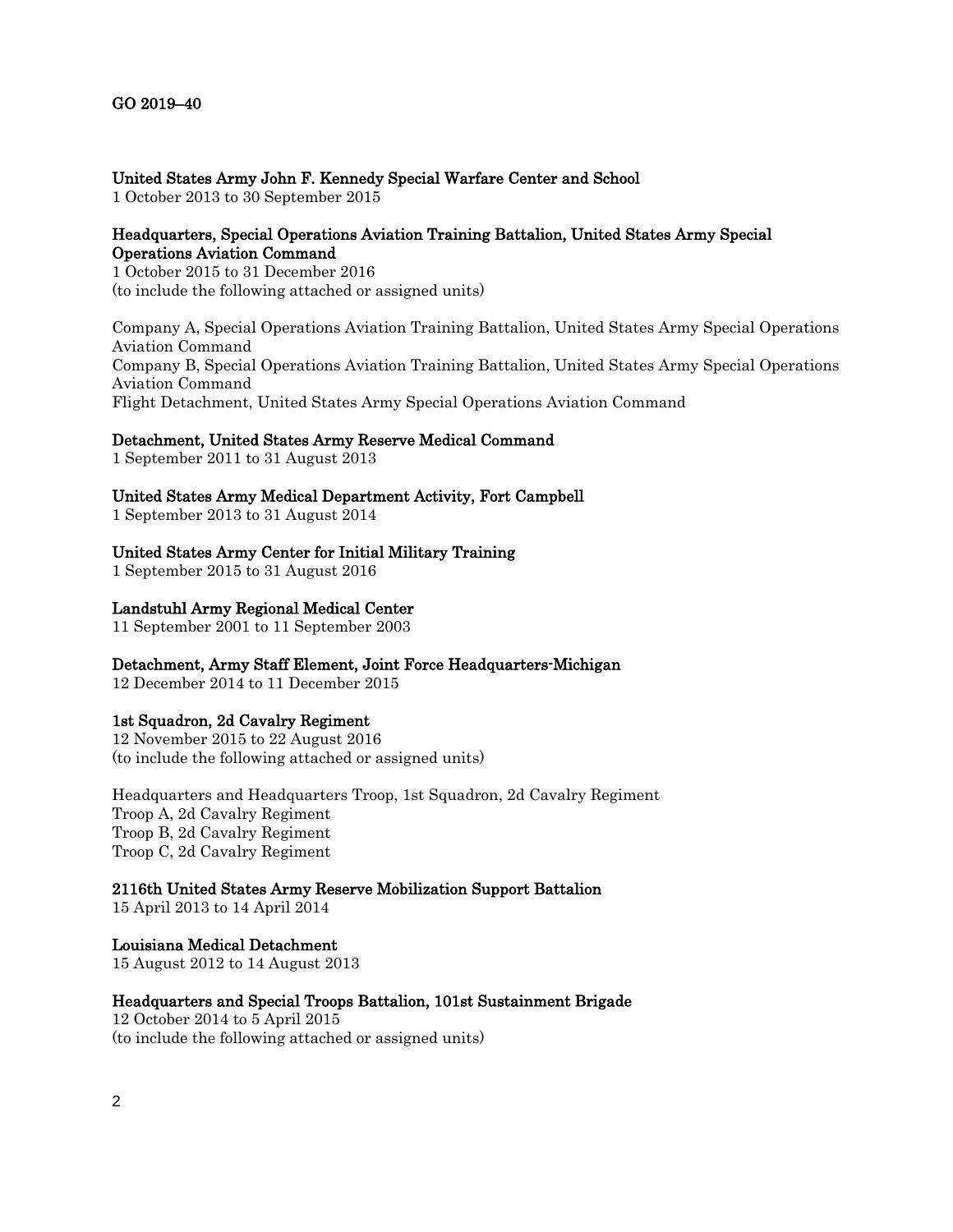58th Signal Company (26 October 2014 to 5 April 2015) Detachment, 101st Financial Management Support Unit (26 October 2014 to 5 April 2015) Detachment, 18th Personnel Company (12 December 2014 to 5 April 2015) Detachment, 54th Quartermaster Company (12 December 2014 to 5 April 2015)

#### United States Army Research Development and Engineering Command

12 September 2013 to 11 September 2014 (to include the following attached or assigned units)

United States Army Natick Soldier Research Development Engineering Center United States Army Aviation and Missile Research Development Engineering Center United States Army Research Laboratory United States Army Edgewood Chemical and Biological Center United States Army Tank Automotive Research Development and Engineering Command United States Army Armament Research Development and Engineering Center United States Army Communications Electronics Research Development and Engineering Center

#### Detachment, 86th Combat Support Hospital (less detachment for the period

13 October 2014 to 22 October 2014) 13 October 2014 to 27 March 2015 (to include the following attached or assigned units)

61st Medical Detachment (22 October 2014 to 27 March 2015) 501st Medical Company (22 October 2014 to 27 March 2015) 583d Medical Company (4 November 2014 to 27 March 2015) Detachment, 463d Medical Detachment (20 October 2014 to 27 March 2015) Detachment, 440th Medical Detachment (21 November 2014 to 6 January 2015)

## United States Army Medical Department Activity, Fort Carson

15 June 2014 to 14 June 2015

### Headquarters, 922d Support Battalion

13 October 2014 to 15 April 2015 (to include the following attached or assigned units)

643d Support Detachment (26 October 2014 to 15 April 2015) 718th Support Detachment (19 November 2014 to 15 April 2015)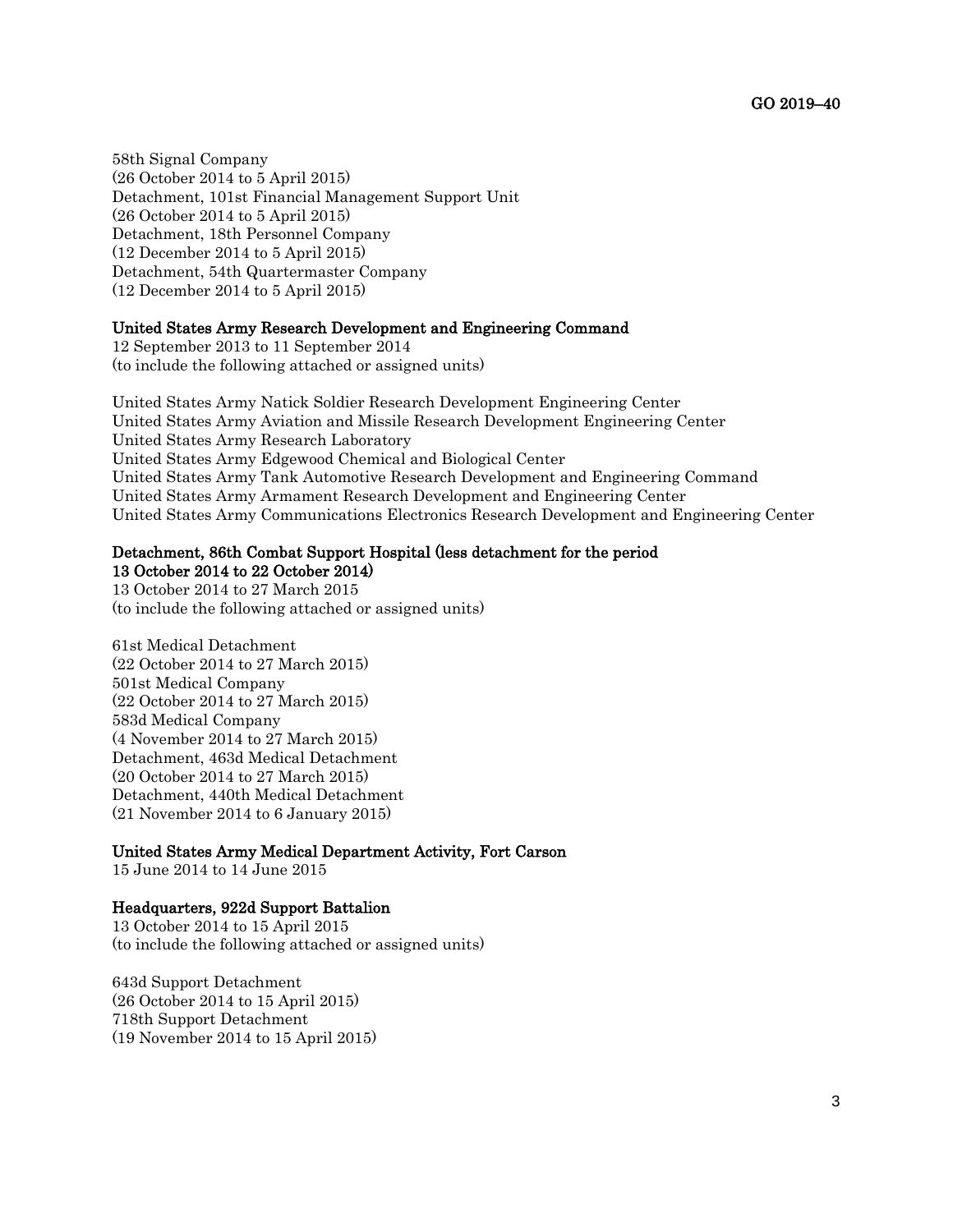## GO 2019–40

### Headquarters, 414th Support Brigade

13 September 2014 to 30 May 2015 (to include the following attached or assigned units)

623d Support Detachment 683d Support Detachment 684th Support Detachment 728th Support Detachment

#### 141st Maneuver Enhancement Brigade

14 November 2009 to 24 July 2010 (to include the following attached or assigned units)

1st Battalion, 144th Field Artillery Regiment Headquarters and Headquarters Company, 2d Battalion, 151st Aviation Regiment 231st Support Battalion 661st Military Police Company Detachment, 1207th Army Hospital

#### United States Army Brigade Modernization Command

16 May 2014 to 15 May 2016 (to include the following attached or assigned units)

Headquarters and Headquarters Company, 2d Brigade Combat Team, 1st Armored Division 1st Battalion, 6th Infantry Regiment 1st Battalion, 35th Armored Regiment 1st Battalion, 37th Armored Regiment (17 June 2015 to 15 May 2016) 1st Squadron, 1st Cavalry Regiment 4th Battalion, 27th Field Artillery Regiment 40th Engineer Battalion (19 June 2015 to 15 May 2016) 47th Support Battalion Special Troops Battalion, 2d Brigade Combat Team, 1st Armored Division (16 May 2014 to 18 June 2015)

# Detachment, Headquarters and Headquarters Battery, 5th Battalion, 7th Air Defense Artillery Regiment

2 December 2013 to 14 November 2014 (to include the following attached or assigned units)

Battery A, 5th Battalion, 7th Air Defense Artillery Regiment Battery B, 5th Battalion, 7th Air Defense Artillery Regiment Service Battery, 5th Battalion, 7th Air Defense Artillery Regiment Detachment, Headquarters and Headquarters Troop, 1st Squadron, 2d Cavalry Regiment Company B, 44th Signal Battalion Detachment, 240th Quartermaster Company

### 688th Transportation Detachment

17 May 2014 to 9 December 2014

4